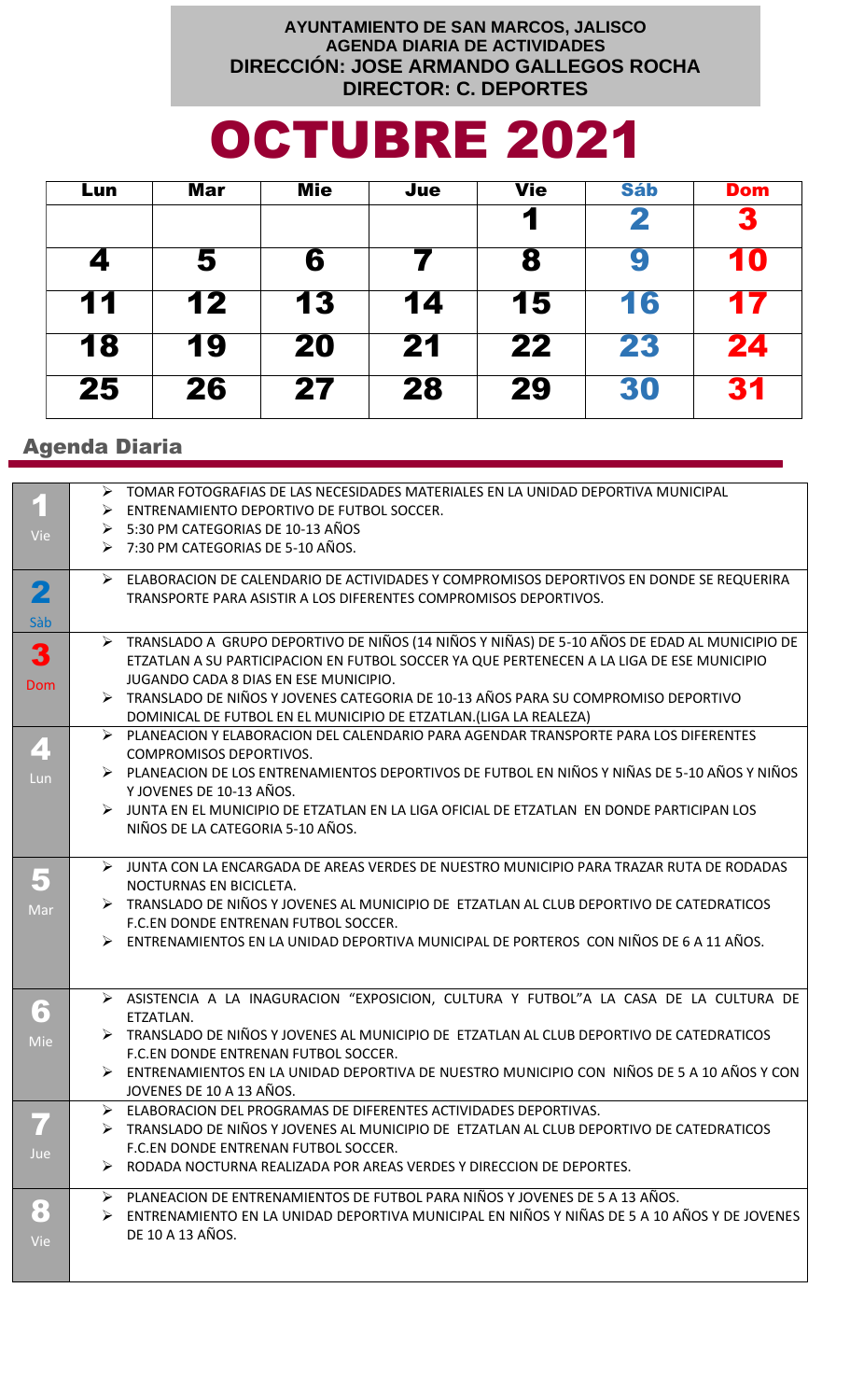| 9          | $\triangleright$ - PLANEACION ADMINISTRATIVO PARA LOS COMPROMISOS DEPORTIVOS DEL FIN DE SEMANA.      |
|------------|------------------------------------------------------------------------------------------------------|
|            | > TRANSLADO AL CLUB DEPORTIVO SAN MARCOS EN SU CATEGORIA INFANTIL "B"AL MUNICIPIO DE LA              |
| Sàb        | ESTANZUEKA JALISCO MUNICIPIO DE TEUCHITLAN.                                                          |
|            |                                                                                                      |
|            |                                                                                                      |
|            | > TRANSLADO A GRUPO DEPORTIVO DE NIÑOS (14 NIÑOS Y NIÑAS) DE 5-10 AÑOS DE EDAD AL MUNICIPIO DE       |
| 10         | ETZATLAN A SU PARTICIPACION EN FUTBOL SOCCER YA QUE PERTENECEN A LA LIGA DE ESE MUNICIPIO            |
|            | JUGANDO CADA 8 DIAS EN ESE MUNICIPIO.                                                                |
| <b>Dom</b> | TRANSLADO DE NIÑOS Y JOVENES CATEGORIA DE 10-13 AÑOS PARA SU COMPROMISO DEPORTIVO DOMINICAL          |
|            | DE FUTBOL EN EL MUNICIPIO DE ETZATLAN.(LIGA LA REALEZA)                                              |
|            | FRANSLADO AL CLUB DEPORTIVO ASTURIAS EN SU CATEGORIA JUVENIL AL MUNICIPIO DE SAN IGNACIO             |
|            |                                                                                                      |
|            | MUNICIPIO DE AHUALULCO JAISCO.                                                                       |
|            | ELABORACION DE CALENDARIO DE ACTIVIDADES Y COMPROMISOS DEPORTIVOS EN DONDE SE REQUERIRA              |
| 11         | TRANSPORTE PARA ASISTIR A LOS DIFERENTES COMPROMISOS DEPORTIVOS.                                     |
| Lun        | > PLANEACION DE ENTRENAMIENTOS DE FUTBOL PARA NIÑOS Y JOVENES DE 5 A 13 AÑOS.                        |
|            | ENTRENAMIENTO EN LA UNIDAD DEPORTIVA MUNICIPAL EN NIÑOS Y NIÑAS DE 5 A 10 AÑOS Y DE JOVENES DE       |
|            | 10 A 13 AÑOS.                                                                                        |
|            | ELABORACION DEL PROGRAMA PARA PATROCINIO PARA LOS EQUIPOS DE FUTBOL INFANTIL Y VARONIL EN SUS        |
| 12         | DOS CATEGORIAS.                                                                                      |
|            | TRANSLADO DE NIÑOS Y JOVENES AL MUNICIPIO DE ETZATLAN AL CLUB DEPORTIVO DE CATEDRATICOS F.C.EN       |
| Mar        | DONDE ENTRENAN FUTBOL SOCCER.                                                                        |
|            |                                                                                                      |
|            |                                                                                                      |
| 13         | > SEGUIMIENTO A LA ELABORACION DEL PROYECTO DE PATROCINIO.                                           |
|            | > PLANEACION DE ENTRENAMIENTOS DE FUTBOL PARA NIÑOS Y JOVENES DE 5 A 13 AÑOS.                        |
| Mie        | TRANSLADO DE NIÑOS Y JOVENES AL MUNICIPIO DE ETZATLAN AL CLUB DEPORTIVO DE CATEDRATICOS F.C.EN       |
|            | DONDE ENTRENAN FUTBOL SOCCER.                                                                        |
|            | ENTRENAMIENTO EN LA UNIDAD DEPORTIVA MUNICIPAL EN NIÑOS Y NIÑAS DE 5 A 10 AÑOS Y DE JOVENES DE       |
|            | 10 A 13 AÑOS.                                                                                        |
|            | JUNTA CON LA ENCARGADA DE AREAS VERDES DE NUESTRO MUNICIPIO PARA TRAZAR RUTA DE RODADAS<br>➤         |
| 14         | NOCTURNAS EN BICICLETA.                                                                              |
|            | > TRANSLADO DE NIÑOS Y JOVENES AL MUNICIPIO DE ETZATLAN AL CLUB DEPORTIVO DE CATEDRATICOS F.C.EN     |
| Jue        | DONDE ENTRENAN FUTBOL SOCCER.                                                                        |
|            | > RODADA NOCTURNA REALIZADA POR AREAS VERDES Y DIRECCION DE DEPORTES                                 |
|            |                                                                                                      |
| 15         | > PLANEACION DE ENTRENAMIENTOS DE FUTBOL PARA NIÑOS Y JOVENES DE 5 A 13 AÑOS.                        |
|            | > ASISTENCIA A LA PRIMERA REUNION ESTATAL DIRIGIDA A REGIDORES Y DIRECTORES DEL ESTADO DE JALISCO EN |
|            |                                                                                                      |
| <b>Vie</b> | LA CIUDAD DE GUADALAJARA CONVOCADA POR AUTORIDADES DEL CODE JALISCO.                                 |
|            |                                                                                                      |
|            |                                                                                                      |
|            | ELABORACION DE FORMATOS PARA ENTREVISTA CON DUEÑOS O ENCARGADOS DE LOS DIFERENTES CLUBES             |
| 16         | PRIVADOS DEPORTIVOS DE NUESTRO MUNICIPIO.                                                            |
| Sàb        |                                                                                                      |
|            |                                                                                                      |
|            |                                                                                                      |
|            | > TRANSLADO A GRUPO DEPORTIVO DE NIÑOS Y NIÑAS DE 5-10 AÑOS DE EDAD AL MUNICIPIO DE ETZATLAN A SU    |
|            | PARTICIPACION EN FUTBOL SOCCER YA QUE PERTENECEN A LA LIGA DE ESE MUNICIPIO JUGANDO CADA 8 DIAS      |
|            | EN ESE MUNICIPIO.                                                                                    |
|            | FRANSLADO DE NIÑOS Y JOVENES CATEGORIA DE 10-13 AÑOS PARA SU COMPROMISO DEPORTIVO DOMINICAL          |
| 17         |                                                                                                      |
| Dom        | DE FUTBOL EN EL MUNICIPIO DE ETZATLAN.(LIGA LA REALEZA)                                              |
|            |                                                                                                      |
|            | > PLANEACION DE ENTRENAMIENTOS DE FUTBOL PARA NIÑOS Y JOVENES DE 5 A 13 AÑOS.                        |
|            | > ENTRENAMIENTO EN LA UNIDAD DEPORTIVA MUNICIPAL EN NIÑOS Y NIÑAS DE 5 A 10 AÑOS Y DE JOVENES DE     |
|            | 10 A 13 AÑOS                                                                                         |
| 18         | > JUNTA EN EL MUNICIPIO DE ETZATLAN EN LA LIGA INFANTIL DONDE PARTICIPAN LA CATEGORIA DE 5 A 10      |
|            | AÑOS.                                                                                                |
| Lun        |                                                                                                      |
|            | > JUNTA CON LA ENCARGADA DE AREAS VERDES DE NUESTRO MUNICIPIO PARA TRAZAR RUTA DE RODADAS            |
|            | NOCTURNAS EN BICICLETA.                                                                              |
|            | TRANSLADO DE NIÑOS Y JOVENES AL MUNICIPIO DE ETZATLAN AL CLUB DEPORTIVO DE CATEDRATICOS F.C.EN       |
| 19         | DONDE ENTRENAN FUTBOL SOCCER.                                                                        |
|            |                                                                                                      |
| Mar        |                                                                                                      |
|            | EUNION CON PRESIDENTE MUNIPAL Y PRESENTACION DEL PROGRAMA DE AREAS VERDES Y RODADAS                  |
|            | NOCTURNAS.                                                                                           |
|            | > PLANEACION DE ENTRENAMIENTOS DE FUTBOL PARA NIÑOS Y JOVENES DE 5 A 13 AÑOS.                        |
|            | FRANSLADO DE NIÑOS Y JOVENES AL MUNICIPIO DE ETZATLAN AL CLUB DEPORTIVO DE CATEDRATICOS F.C.EN       |
|            | DONDE ENTRENAN FUTBOL SOCCER.                                                                        |
| Mie        | ENTRENAMIENTO EN LA UNIDAD DEPORTIVA MUNICIPAL EN NIÑOS Y NIÑAS DE 5 A 10 AÑOS Y DE JOVENES DE       |
|            | 10 A 13 AÑOS                                                                                         |
|            | JUNTA EN EL MUNICIPIO DE ETZATLAN EN LA LIGA INFANTIL DONDE PARTICIPAN LA CATEGORIA DE 5 A 10        |